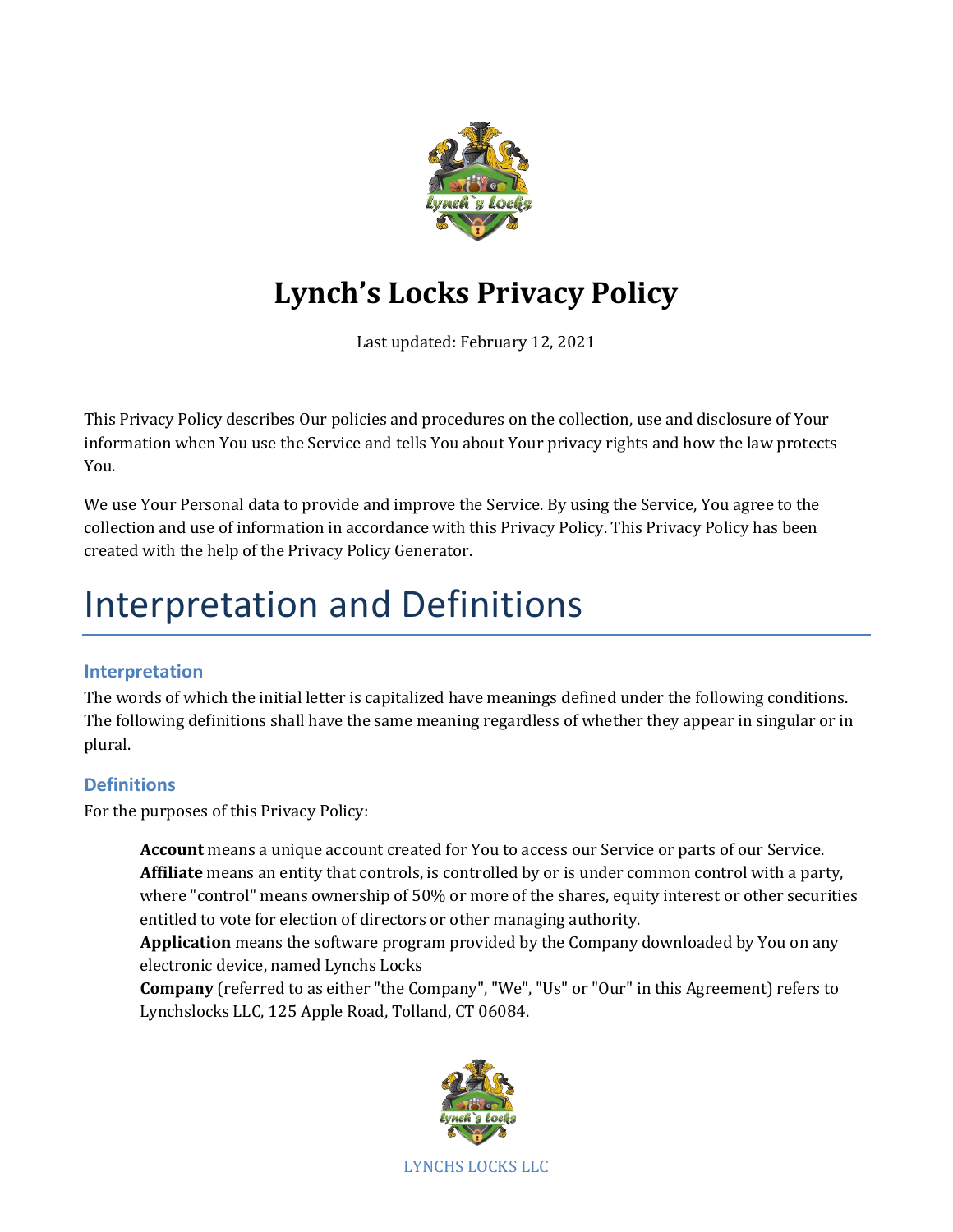**Cookies** are small files that are placed on Your computer, mobile device or any other device by a website, containing the details of Your browsing history on that website among its many uses. **Country** refers to: Connecticut, United States

**Device** means any device that can access the Service such as a computer, a cellphone or a digital tablet.

**Personal Data** is any information that relates to an identified or identifiable individual. **Service** refers to the Application or the Website or both.

**Service Provider** means any natural or legal person who processes the data on behalf of the Company. It refers to third-party companies or individuals employed by the Company to facilitate the Service, to provide the Service on behalf of the Company, to perform services related to the Service or to assist the Company in analyzing how the Service is used.

**Third-party Social Media Service** refers to any website or any social network website through which a User can log in or create an account to use the Service.

**Usage Data** refers to data collected automatically, either generated by the use of the Service or from the Service infrastructure itself (for example, the duration of a page visit).

**Website** refers to Lynchs Locks, accessible fro[m www.Lynchslocks.com](file:///C:/Users/bop47507/AppData/Local/Packages/Microsoft.MicrosoftEdge_8wekyb3d8bbwe/TempState/Downloads/www.Lynchslocks.com)

**You** means the individual accessing or using the Service, or the company, or other legal entity on behalf of which such individual is accessing or using the Service, as applicable.

# Collecting and Using Your Personal Data

### **Types of Data Collected**

### **Personal Data**

While using Our Service, We may ask You to provide Us with certain personally identifiable information that can be used to contact or identify You. Personally identifiable information may include, but is not limited to:

Email address First name and last name Phone number Address, State, Province, ZIP/Postal code, City Usage Data

#### **Usage Data**

Usage Data is collected automatically when using the Service.

Usage Data may include information such as Your Device's Internet Protocol address (e.g. IP address), browser type, browser version, the pages of our Service that You visit, the time and date of Your visit, the time spent on those pages, unique device identifiers and other diagnostic data.

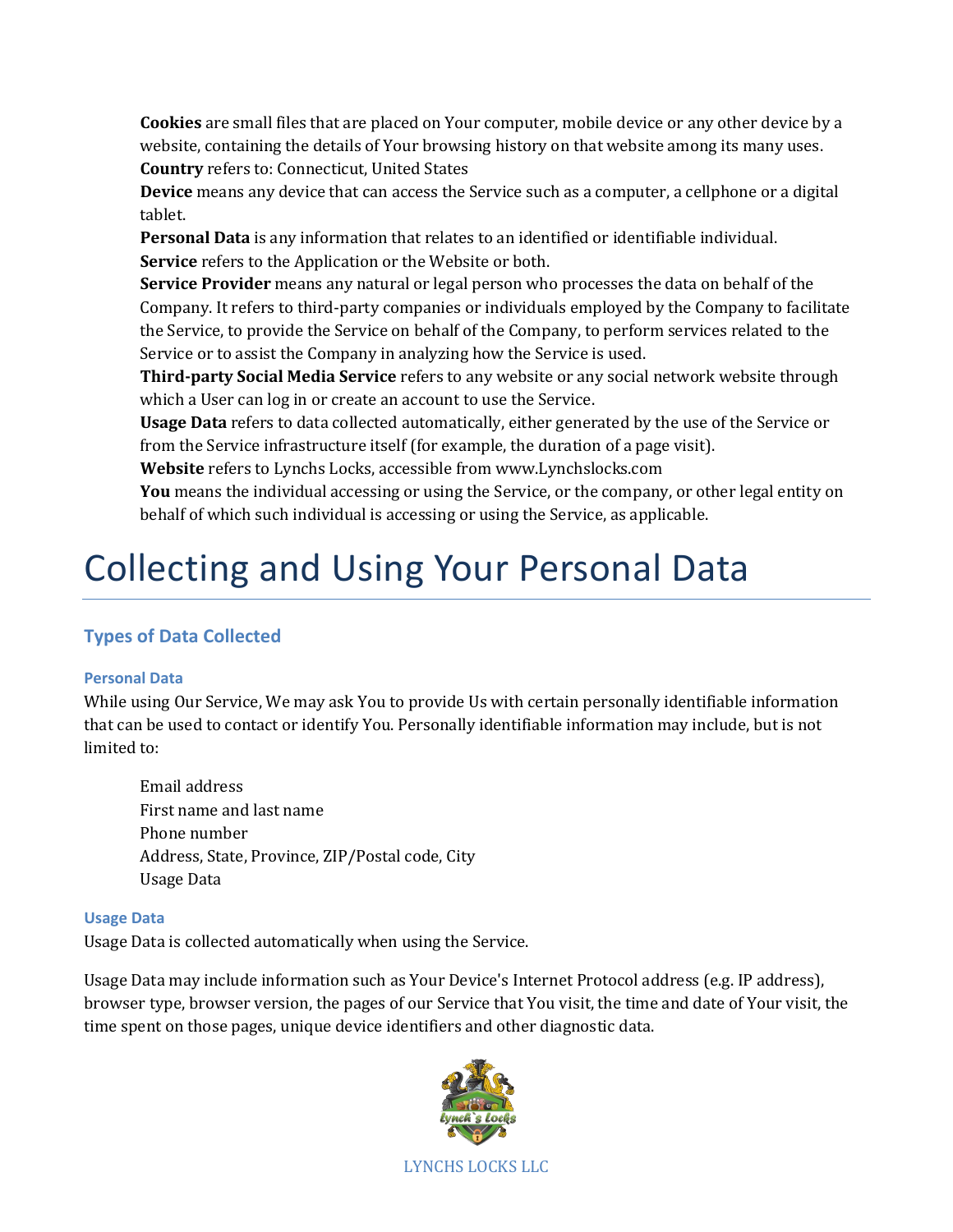When You access the Service by or through a mobile device, We may collect certain information automatically, including, but not limited to, the type of mobile device You use, Your mobile device unique ID, the IP address of Your mobile device, Your mobile operating system, the type of mobile Internet browser You use, unique device identifiers and other diagnostic data.

We may also collect information that Your browser sends whenever You visit our Service or when You access the Service by or through a mobile device.

#### **Information from Third-Party Social Media Services**

The Company allows You to create an account and log in to use the Service through the following Thirdparty Social Media Services:

- Google
- Facebook
- **Twitter**

If You decide to register through or otherwise grant us access to a Third-Party Social Media Service, We may collect Personal data that is already associated with Your Third-Party Social Media Service's account, such as Your name, Your email address, Your activities or Your contact list associated with that account.

You may also have the option of sharing additional information with the Company through Your Third-Party Social Media Service's account. If You choose to provide such information and Personal Data, during registration or otherwise, You are giving the Company permission to use, share, and store it in a manner consistent with this Privacy Policy.

### **Tracking Technologies and Cookies**

We use Cookies and similar tracking technologies to track the activity on Our Service and store certain information. Tracking technologies used are beacons, tags, and scripts to collect and track information and to improve and analyze Our Service. The technologies We use may include:

- **Cookies or Browser Cookies.** A cookie is a small file placed on Your Device. You can instruct Your browser to refuse all Cookies or to indicate when a Cookie is being sent. However, if You do not accept Cookies, You may not be able to use some parts of our Service. Unless you have adjusted Your browser setting so that it will refuse Cookies, our Service may use Cookies.
- **Flash Cookies.** Certain features of our Service may use local stored objects (or Flash Cookies) to collect and store information about Your preferences or Your activity on our Service. Flash Cookies are not managed by the same browser settings as those used for Browser Cookies. For more information on how You can delete Flash Cookies, please read "Where can I change the settings for disabling, or deleting local shared objects?" available a[t https://helpx.adobe.com/flash-player/kb/disable-local](https://helpx.adobe.com/flash-player/kb/disable-local-shared-objects-flash.html#main_Where_can_I_change_the_settings_for_disabling__or_deleting_local_shared_objects_)[shared-objects-](https://helpx.adobe.com/flash-player/kb/disable-local-shared-objects-flash.html#main_Where_can_I_change_the_settings_for_disabling__or_deleting_local_shared_objects_)

[flash.html#main\\_Where\\_can\\_I\\_change\\_the\\_settings\\_for\\_disabling\\_\\_or\\_deleting\\_local\\_shared\\_objects\\_](https://helpx.adobe.com/flash-player/kb/disable-local-shared-objects-flash.html#main_Where_can_I_change_the_settings_for_disabling__or_deleting_local_shared_objects_)

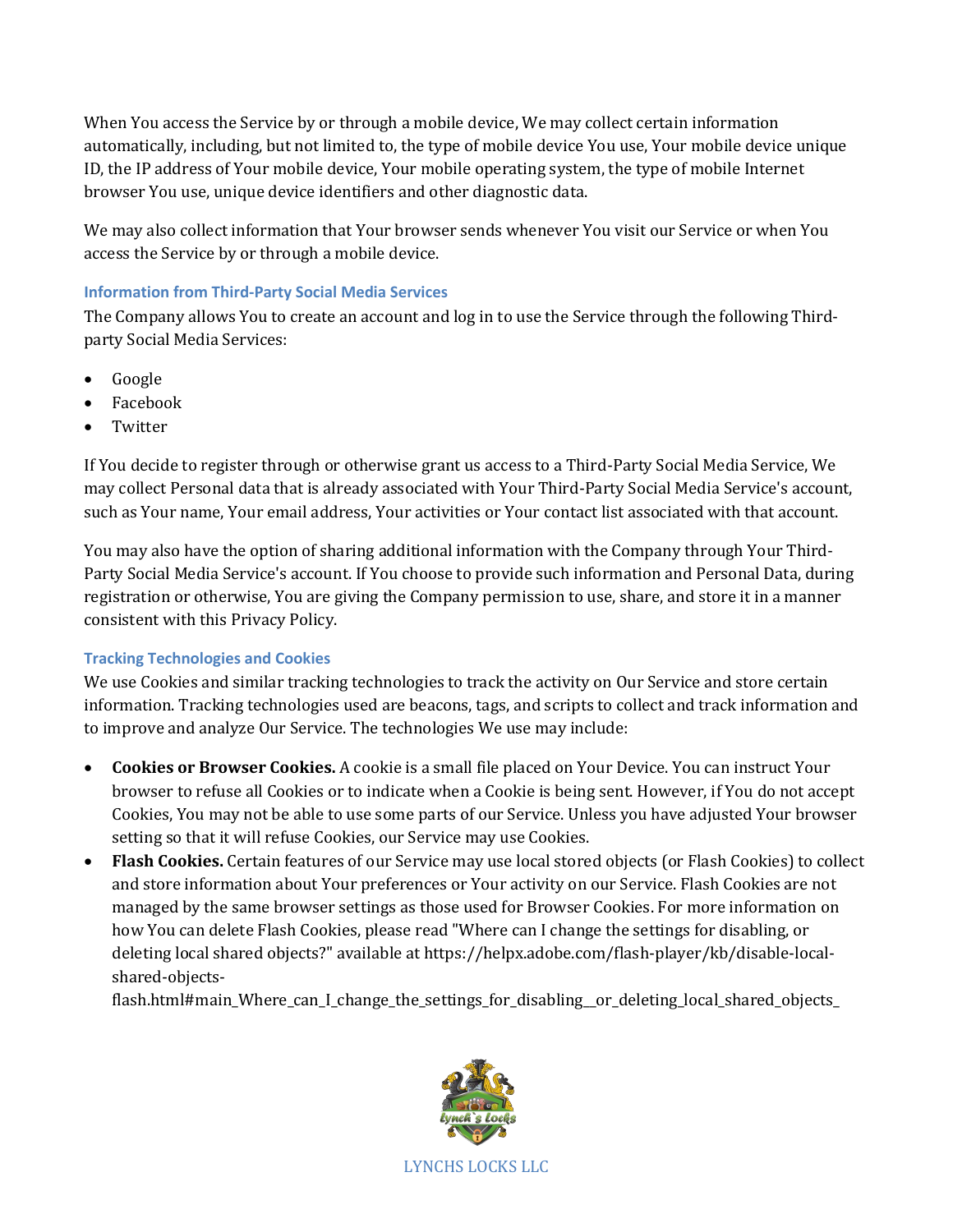• **Web Beacons.** Certain sections of our Service and our emails may contain small electronic files known as web beacons (also referred to as clear gifs, pixel tags, and single-pixel gifs) that permit the Company, for example, to count users who have visited those pages or opened an email and for other related website statistics (for example, recording the popularity of a certain section and verifying system and server integrity).

Cookies can be "Persistent" or "Session" Cookies. Persistent Cookies remain on Your personal computer or mobile device when You go offline, while Session Cookies are deleted as soon as You close Your web browser. Learn more about cookies[: What Are Cookies?.](https://www.privacypolicies.com/blog/cookies/)

We use both Session and Persistent Cookies for the purposes set out below:

#### **Necessary / Essential Cookies**

Type: Session Cookies Administered by: Us Purpose: These Cookies are essential to provide You with services available through the Website and to enable You to use some of its features. They help to authenticate users and prevent fraudulent use of user accounts. Without these Cookies, the services that You have asked for cannot be provided, and We only use these Cookies to provide You with those services. **Cookies Policy / Notice Acceptance Cookies** Type: Persistent Cookies Administered by: Us Purpose: These Cookies identify if users have accepted the use of cookies on the Website. **Functionality Cookies** Type: Persistent Cookies Administered by: Us Purpose: These Cookies allow us to remember choices You make when You use the Website, such as remembering your login details or language preference. The purpose of these Cookies is to provide You with a more personal experience and to avoid You having to re-enter your preferences every time You use the Website.

For more information about the cookies we use and your choices regarding cookies, please visit our Cookies Policy or the Cookies section of our Privacy Policy.

### **Use of Your Personal Data**

The Company may use Personal Data for the following purposes:

**To provide and maintain our Service**, including to monitor the usage of our Service. **To manage Your Account:** to manage Your registration as a user of the Service. The Personal Data You provide can give You access to different functionalities of the Service that are available to You as a registered user.

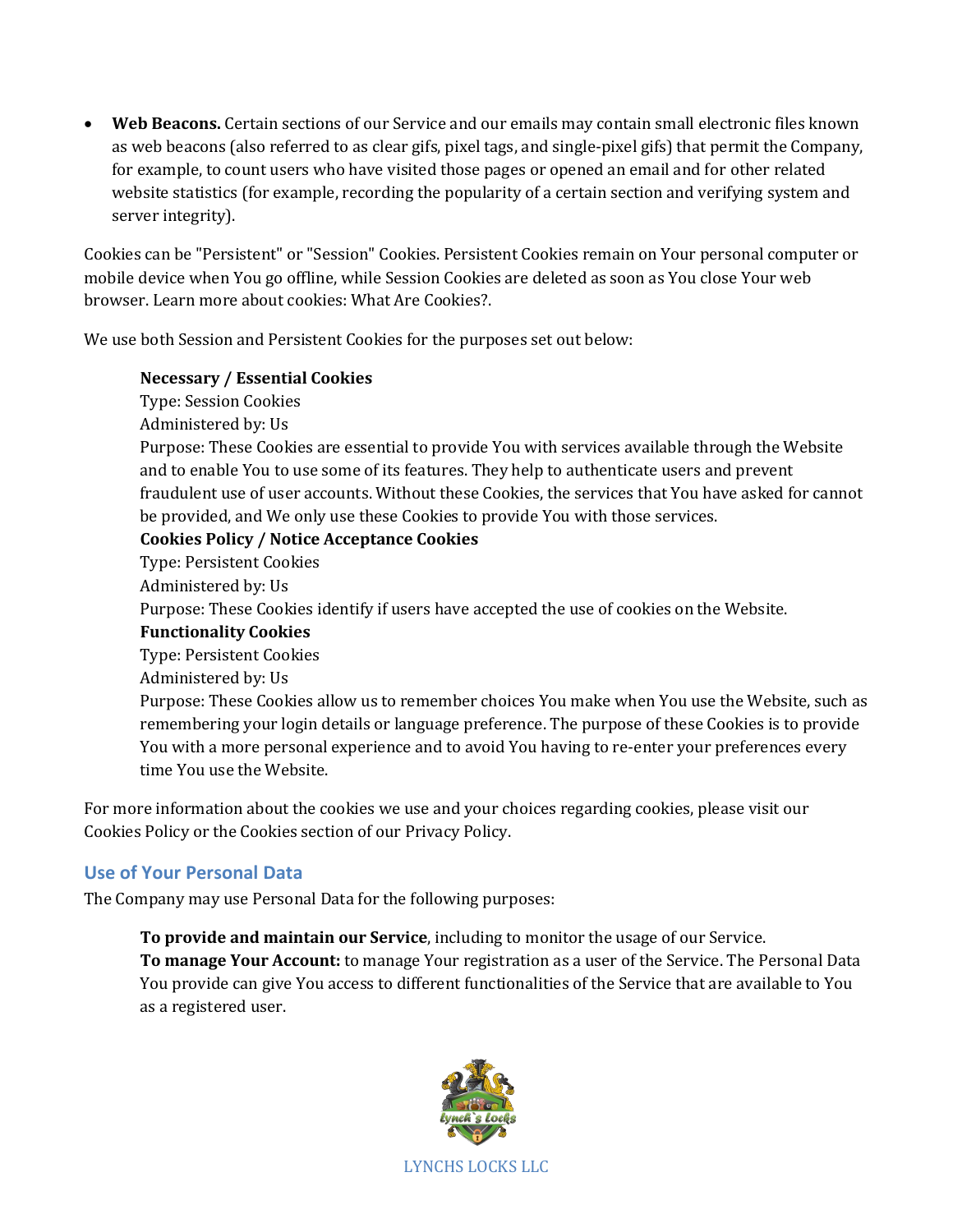**For the performance of a contract:** the development, compliance and undertaking of the purchase contract for the products, items or services You have purchased or of any other contract with Us through the Service.

**To contact You:** To contact You by email, telephone calls, SMS, or other equivalent forms of electronic communication, such as a mobile application's push notifications regarding updates or informative communications related to the functionalities, products or contracted services, including the security updates, when necessary or reasonable for their implementation.

**To provide You** with news, special offers and general information about other goods, services and events which we offer that are similar to those that you have already purchased or enquired about unless You have opted not to receive such information.

**To manage Your requests:** To attend and manage Your requests to Us.

**For business transfers:** We may use Your information to evaluate or conduct a merger, divestiture, restructuring, reorganization, dissolution, or other sale or transfer of some or all of Our assets, whether as a going concern or as part of bankruptcy, liquidation, or similar proceeding, in which Personal Data held by Us about our Service users is among the assets transferred. **For other purposes**: We may use Your information for other purposes, such as data analysis, identifying usage trends, determining the effectiveness of our promotional campaigns and to evaluate and improve our Service, products, services, marketing and your experience.

We may share Your personal information in the following situations:

- **With Service Providers:** We may share Your personal information with Service Providers to monitor and analyze the use of our Service, to contact You.
- **For business transfers:** We may share or transfer Your personal information in connection with, or during negotiations of, any merger, sale of Company assets, financing, or acquisition of all or a portion of Our business to another company.
- **With Affiliates:** We may share Your information with Our affiliates, in which case we will require those affiliates to honor this Privacy Policy. Affiliates include Our parent company and any other subsidiaries, joint venture partners or other companies that We control or that are under common control with Us.
- **With business partners:** We may share Your information with Our business partners to offer You certain products, services or promotions.
- **With other users:** when You share personal information or otherwise interact in the public areas with other users, such information may be viewed by all users and may be publicly distributed outside. If You interact with other users or register through a Third-Party Social Media Service, Your contacts on the Third-Party Social Media Service may see Your name, profile, pictures and description of Your activity. Similarly, other users will be able to view descriptions of Your activity, communicate with You and view Your profile.
- **With Your consent**: We may disclose Your personal information for any other purpose with Your consent.

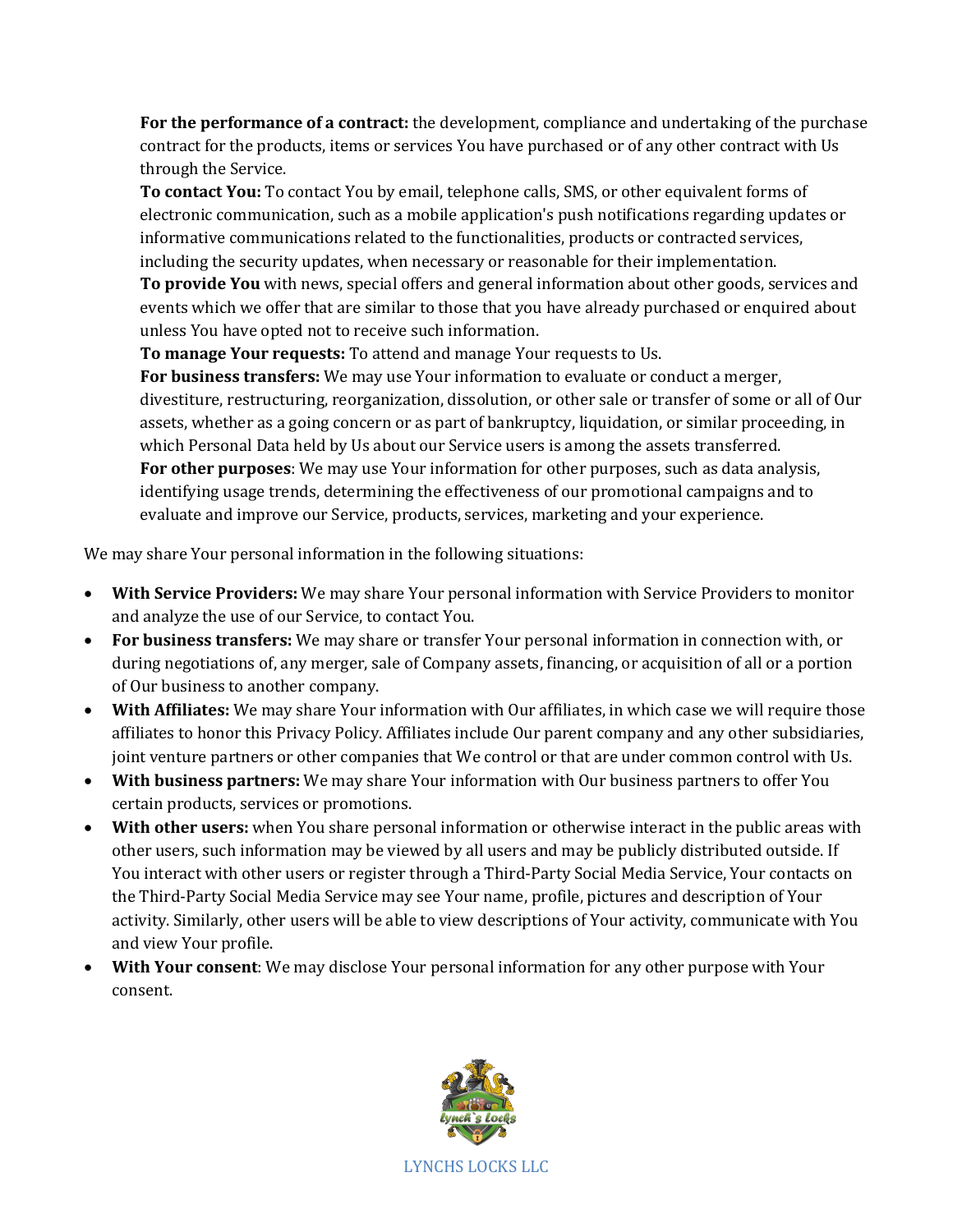### **Retention of Your Personal Data**

The Company will retain Your Personal Data only for as long as is necessary for the purposes set out in this Privacy Policy. We will retain and use Your Personal Data to the extent necessary to comply with our legal obligations (for example, if we are required to retain your data to comply with applicable laws), resolve disputes, and enforce our legal agreements and policies.

The Company will also retain Usage Data for internal analysis purposes. Usage Data is generally retained for a shorter period of time, except when this data is used to strengthen the security or to improve the functionality of Our Service, or We are legally obligated to retain this data for longer time periods.

### **Transfer of Your Personal Data**

Your information, including Personal Data, is processed at the Company's operating offices and in any other places where the parties involved in the processing are located. It means that this information may be transferred to — and maintained on — computers located outside of Your state, province, country or other governmental jurisdiction where the data protection laws may differ than those from Your jurisdiction.

Your consent to this Privacy Policy followed by Your submission of such information represents Your agreement to that transfer.

The Company will take all steps reasonably necessary to ensure that Your data is treated securely and in accordance with this Privacy Policy and no transfer of Your Personal Data will take place to an organization or a country unless there are adequate controls in place including the security of Your data and other personal information.

### **Disclosure of Your Personal Data**

#### **Business Transactions**

If the Company is involved in a merger, acquisition or asset sale, Your Personal Data may be transferred. We will provide notice before Your Personal Data is transferred and becomes subject to a different Privacy Policy.

#### **Law enforcement**

Under certain circumstances, the Company may be required to disclose Your Personal Data if required to do so by law or in response to valid requests by public authorities (e.g. a court or a government agency).

#### **Other legal requirements**

The Company may disclose Your Personal Data in the good faith belief that such action is necessary to:

- Comply with a legal obligation
- Protect and defend the rights or property of the Company
- Prevent or investigate possible wrongdoing in connection with the Service
- Protect the personal safety of Users of the Service or the public

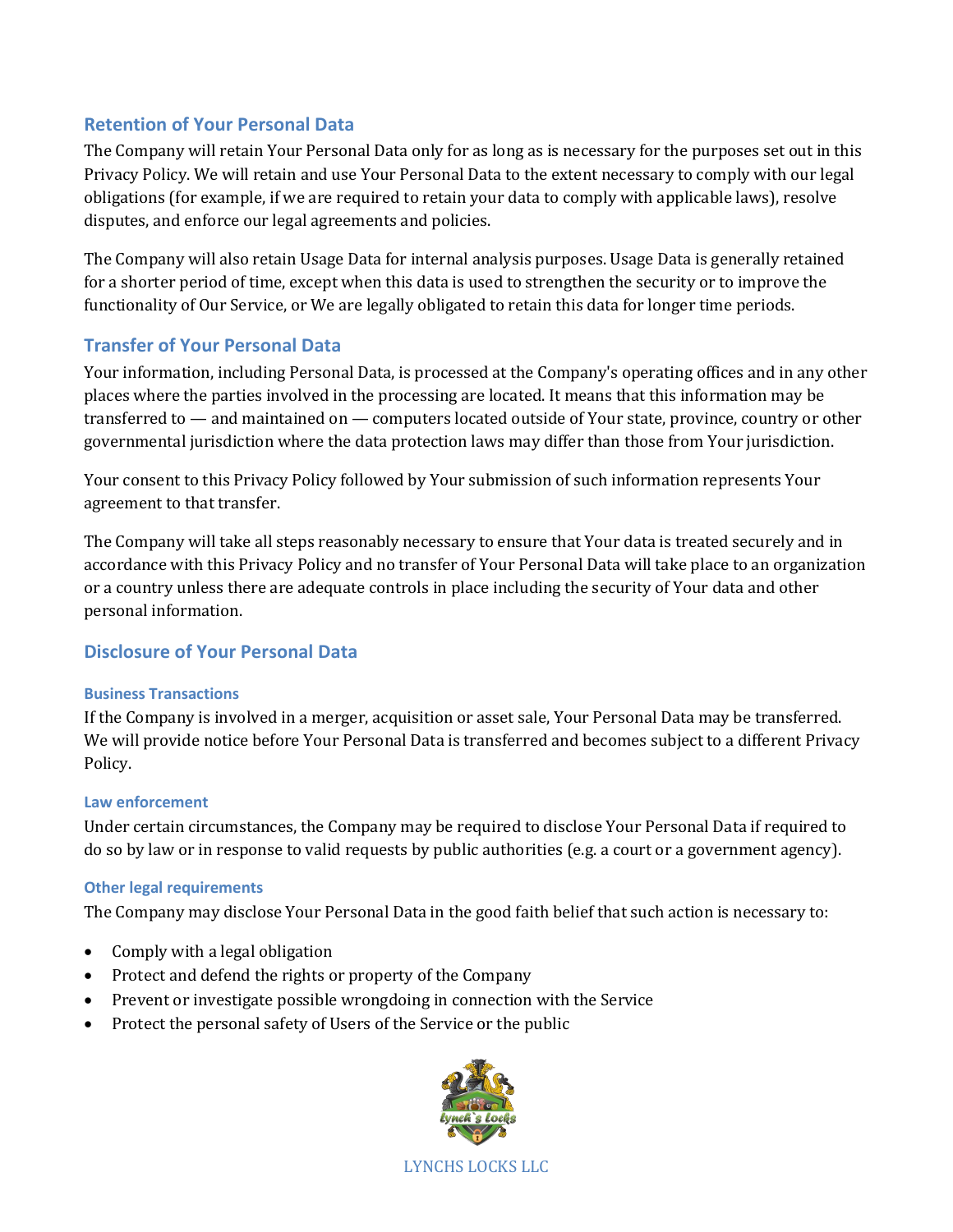• Protect against legal liability

### **Security of Your Personal Data**

The security of Your Personal Data is important to Us, but remember that no method of transmission over the Internet, or method of electronic storage is 100% secure. While We strive to use commercially acceptable means to protect Your Personal Data, We cannot guarantee its absolute security.

## Children's Privacy

Our Service does not address anyone under the age of 13. We do not knowingly collect personally identifiable information from anyone under the age of 13. If You are a parent or guardian and You are aware that Your child has provided Us with Personal Data, please contact Us. If We become aware that We have collected Personal Data from anyone under the age of 13 without verification of parental consent, We take steps to remove that information from Our servers.

If We need to rely on consent as a legal basis for processing Your information and Your country requires consent from a parent, We may require Your parent's consent before We collect and use that information.

## Links to Other Websites

Our Service may contain links to other websites that are not operated by Us. If You click on a third party link, You will be directed to that third party's site. We strongly advise You to review the Privacy Policy of every site You visit.

We have no control over and assume no responsibility for the content, privacy policies or practices of any third party sites or services.

## Changes to this Privacy Policy

We may update Our Privacy Policy from time to time. We will notify You of any changes by posting the new Privacy Policy on this page.

We will let You know via email and/or a prominent notice on Our Service, prior to the change becoming effective and update the "Last updated" date at the top of this Privacy Policy.

You are advised to review this Privacy Policy periodically for any changes. Changes to this Privacy Policy are effective when they are posted on this page.